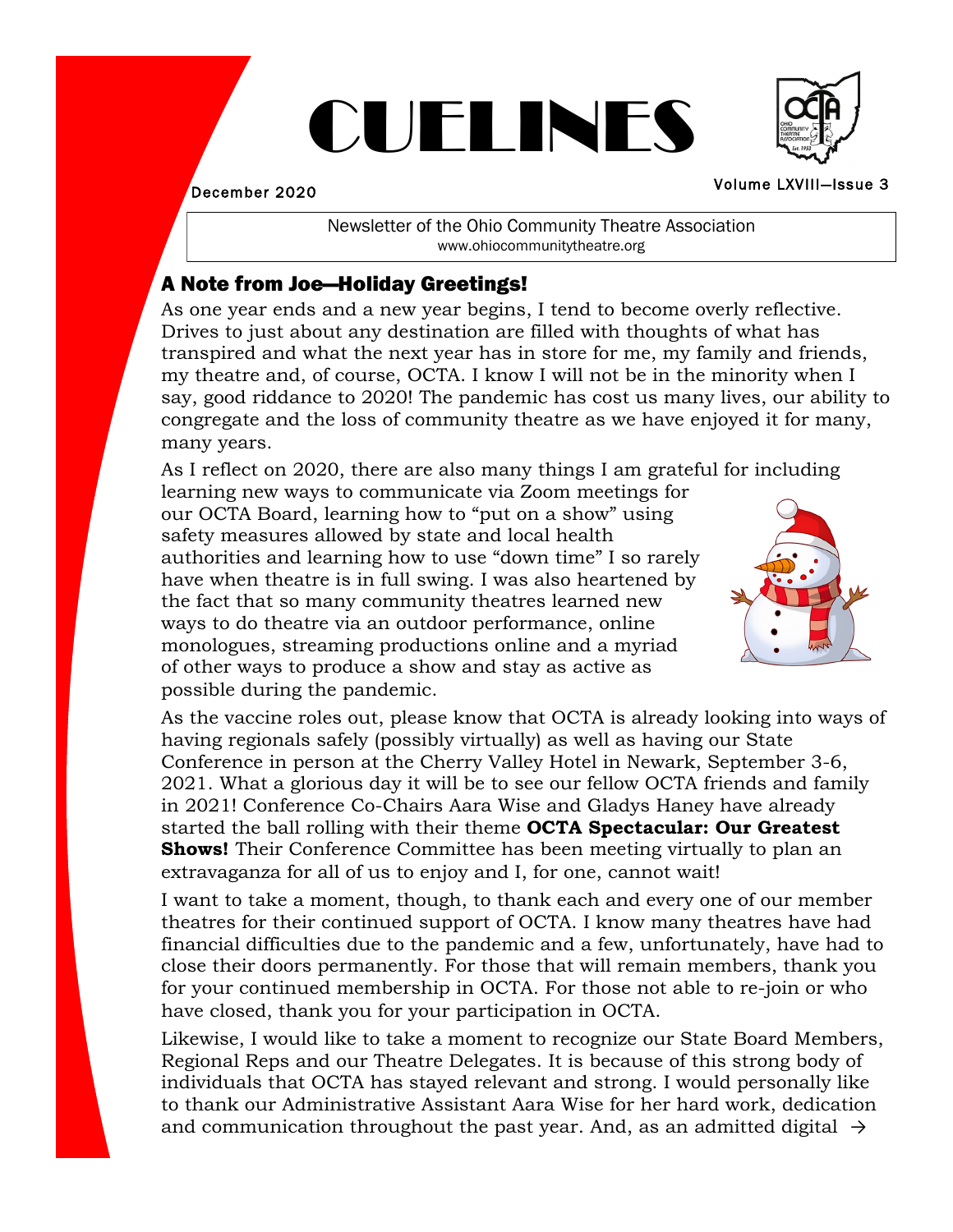#### . . . . . . . . . . . . . . . . . . . *CUELINES* **EDITOR Christi Thomas**

#### **ADMINISTRATIVE OFFICE** Aara Wise

464 Sherwood Downs Road S Newark, OH 43055 octa1953@gmailcom

#### **BOARD OF DIRECTORS**

| Joe Barton      |
|-----------------|
| Jesse Bernal    |
| Mendell Hibbard |
| Ray Lebowski    |
| Susan Barzda    |
| Dan Maloney     |

President 1st Vice President 2nd Vice President 3rd Vice President Secretary Conference Chair

#### **AT-LARGE BOARD MEMBERS**

Kathie Brennan Millie Butts Kate Charlesworth-Miller Gladys Haney Dawna Kornick **Jane Mancini** Jason Neymeiyer **Thom Ogilvie Carissa Sloan** Robert Weidle **Bob Welly Aara Wise** 

#### **REGIONAL REPRESENTATIVES**

#### **CENTRAL**

Sue Rapier Donnie Lockwood

#### **EAST**

Machelle Miller Christy Rahrig

#### **NORTH**

Jason Chandler Donna Jean Evans Deb Wentz

#### **NORTHEAST**

Andrea Anderson Rhonda Gallagher Nicole Paumier Michelle Taylor

#### **NORTHWEST**

Jeffrey Albright Inge Klopping Brittany Kupresanin Rebecca Schmidt

#### **SOUTHEAST**

Janis Carnahan Frances Gibser Billie Harmon

#### **SOUTHWEST** Kevin Noll John Masterson Amy Sullivan

#### **WEST** Niccole Amersdorfer Christi Thomas

www.octa1953.org

immigrant, I am eternally thankful for Jesse Bernal and his skill at organizing each of our Zoom meetings. Finally, a HUGE thank you to Executive Committee (Jesse, Susan, Mendell, Ray, and Aara) for their work "outside" of the normal meetings. I could not be more grateful for a more dedicated Executive Board, State Board, and our outstanding Regional Reps.

As this year comes to a close, I would be remiss if I did not stop and take a moment to remember all of our theatre friends and family who passed away this past year. Whether it was a short amount of time or years of dedicated service, I speak for the entire Board when I say "Thank You for your contribution to community theatre." I hope this Holiday Season has brought you joy and happiness and that you will be able to continue those glad tidings into 2021. From my heart to all of you, Happy Holidays!

Warm regards,

## *Joe Barton*

OCTA President

## Conference 2021 OCTA SPECTACULAR - OUR GREATEST SHOWS

We hope you were able to join us on October 17<sup>th</sup> for the Reveal Watch Party. If not, you can go to our Facebook page to check it out.

We asked you to guess what you thought the theme might be. Sue Rapier and Jai Furlong-Pierce are now registered for a free conference registration drawing.

But you can still register for the drawing even though the theme has been announced. How can you get registered? In each *Cuelines* newsletter, published from now until May, there will be additional clues. These clues will be part of OCTA's Greatest Shows from the many years of excerpts. So, put on your thinking caps and send your answers to:

octaconference2021@gmail.com to get registered. You can register as many times as you like, but only correct answers will be registered. Good Luck!

Thank you to an Allstate volunteer for empowering people and our community. Sue Snyder gave her time and helped us to receive a \$500 Allstate Foundation Helping Hands Grant. The Allstate Foundation supports the causes that Allstate agency owners, financial specialists, and employees care about most by providing Allstate Foundation Helping Hands Grants to nonprofits where they volunteer their time to help communities thrive.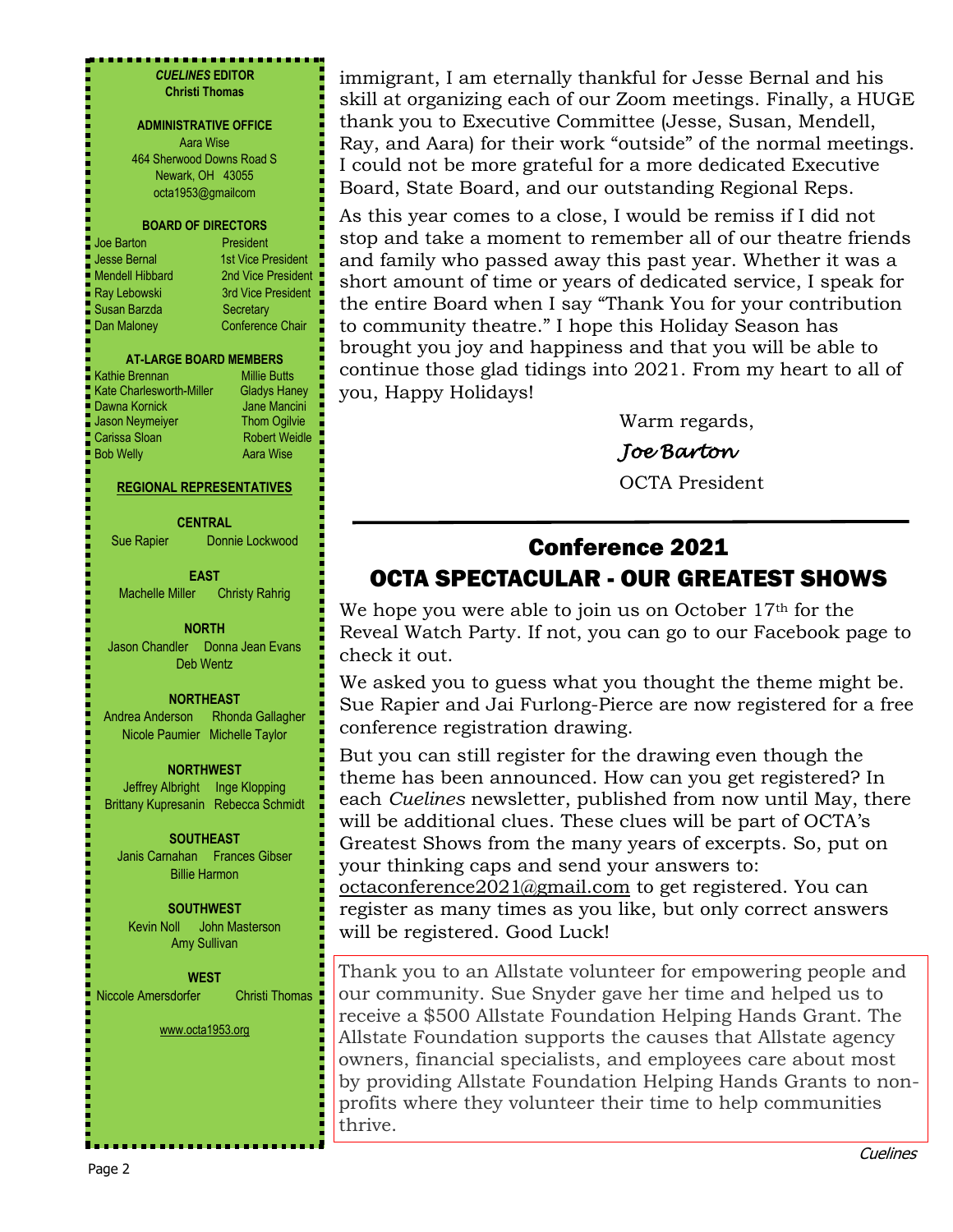## 2020 NEWSLETTER AWARDS

#### **Shirley Nebergall, editor Fort Findlay Playhouse's** *The Fortell*

Outstanding in Writing & Overall Quality Outstanding in Masthead Design & Layout Outstanding in Use of Graphics & Photography Excellence in OCTA News

## **Michael Ritzert & KG Farthing Carnation City Players'** *CC People*

Excellence in Overall Quality Excellence in Layout and Writing Merit in Use of Graphics & Photography Merit in Masthead Design



#### **Amanda Emmons Shumate, editor The Footlighters, Inc.'s** *Libretto*

Excellence in Special Information "Member Spotlight," "Membership News," "A Note from our President," "Birthdays." and "ACT Info" Excellence in OCTA News and Use of Graphics Merit in Layout, Writing, and Overall Quality

#### **Suzanne Walker, editor & Jeff Walker, assistant editor Mid-Ohio Valley Players'** *Entr' Acte*

Excellence in Use of Graphics and Photography Merit in Overall Quality

## **Millie Butts, editor**

#### **Playmakers Civic Theatre's** *Theatre Talk*

Excellence in Overall Quality Excellence in Use of Graphics, and OCTA News Merit in Useful Theatre Information

#### **Cathie Melvin, editor Troy Civic Theatre's** *Stagecoach*

Excellence in Use of Graphics and Layout Excellence in Special information for "Birthdays" and "In Memory of"

#### Mark Your Calendars

January 16, 2021 - Board Meeting via Zoom March 20, 2021 - Board Meeting May 15, 2021 - Board Meeting July 17, 2021 - Board Meeting September 3-6, 2021 - Annual Conference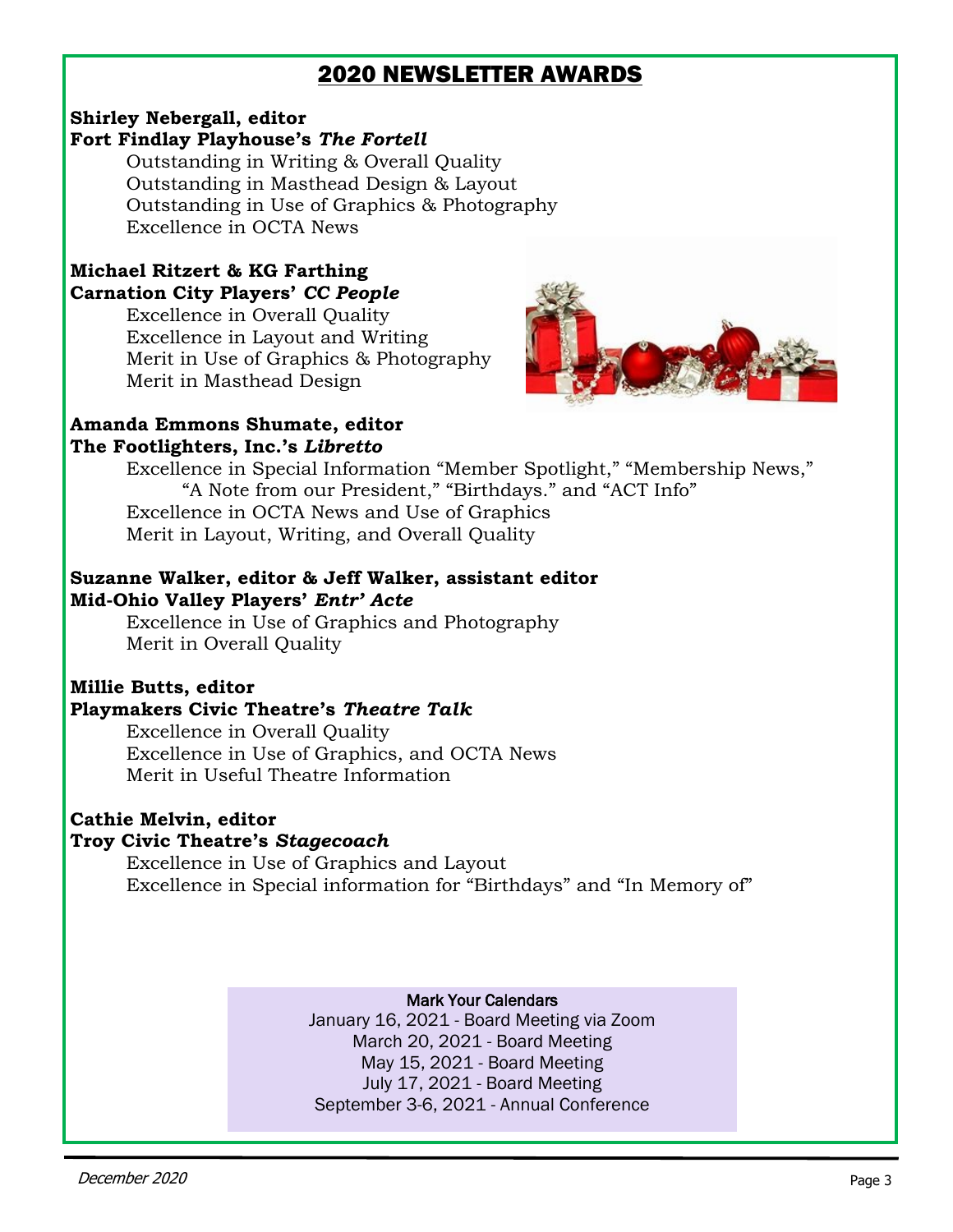## 2020 BROCHURE AWARDS

### **Outstanding in Brochure Design**

Carnation City Players Fort Findlay Playhouse Troy Civic Theatre Van Wert Civic Theatre

### **Excellence in Brochure Design**

Beechmont Players, Inc. Mid-Ohio Valley Players

## OCTA Board News



Congratulations to Frances Gibser (Southeast Region) who received the Dick Beal Outstanding Regional Rep Award for 2020. The Patron Program Leader Award was presented to the Southwest Region this year with Lead Regional Rep Kevin Noll accepting the award.

The old OCTA stage being stored in Ft. Jennings has been sold. With some research, it was decided that in the future it would be less expensive to rent a stage, if necessary, than to transport that stage to Conferences. BIG thanks to Randy Wieging for help with this decision.

The 2020 Hall of Fame Honorees were named. They are Stagecrafters from Milford, Ohio in the Southwest Region; Toledo Repertoire Theatre from the Northwest Region, and Madge Levinson from the Northwest Region. Kevin Noll accepted the plaque for the Stagecrafters; and the Toledo Repertoire Theatre and Madge Levinson will be presented their awards in the Northwest area by Bob Welly and Joe Barton at a later date.

## Division Reports:

The **Administrative Division** met on September 12, 2020 via ZOOM with 8 of 9 members present. Since there were several new members of our division, job assignments were adjusted. Bob Welly is the Policies Chair, Dan Maloney is the Conference Site Selection Committee Chair, Niccole Amersdorfer is the Regional Rep Coordinator and the Hall of Fame Chair, Kathie Brennan is the Nominations Chair and the Spirit of Community Theater Co-Chair, Amy Sullivan is the Spirit of Community Theater Co-Chair, Billie Harmon and Millie Butts are the Delegate Coordinator Co-Chairs, Donna Jean Evans is the Advocacy Chair and the Community Theatre Month in Ohio Chair, Susan Barzda is the Admin Division Chair and Secretary, Aara Wise remains the Historian, and all members of the division will work on the Long-Range Goals and the division's job descriptions. We discussed the regional rep training and Kathie Brennan will pass on training materials to Niccole to use at board retreat. Niccole will plan to train the reps at the October Board Retreat if enough reps are present. If not, she will look into developing a training to be done via Zoom at a later date. We discussed the presentation of the Hall of Fame Awards and decided to award two of the awards in person to two of the inductees and arrange for publicity if possible. The third award will be presented at the 2021 State Conference. The Division will focus on getting long-range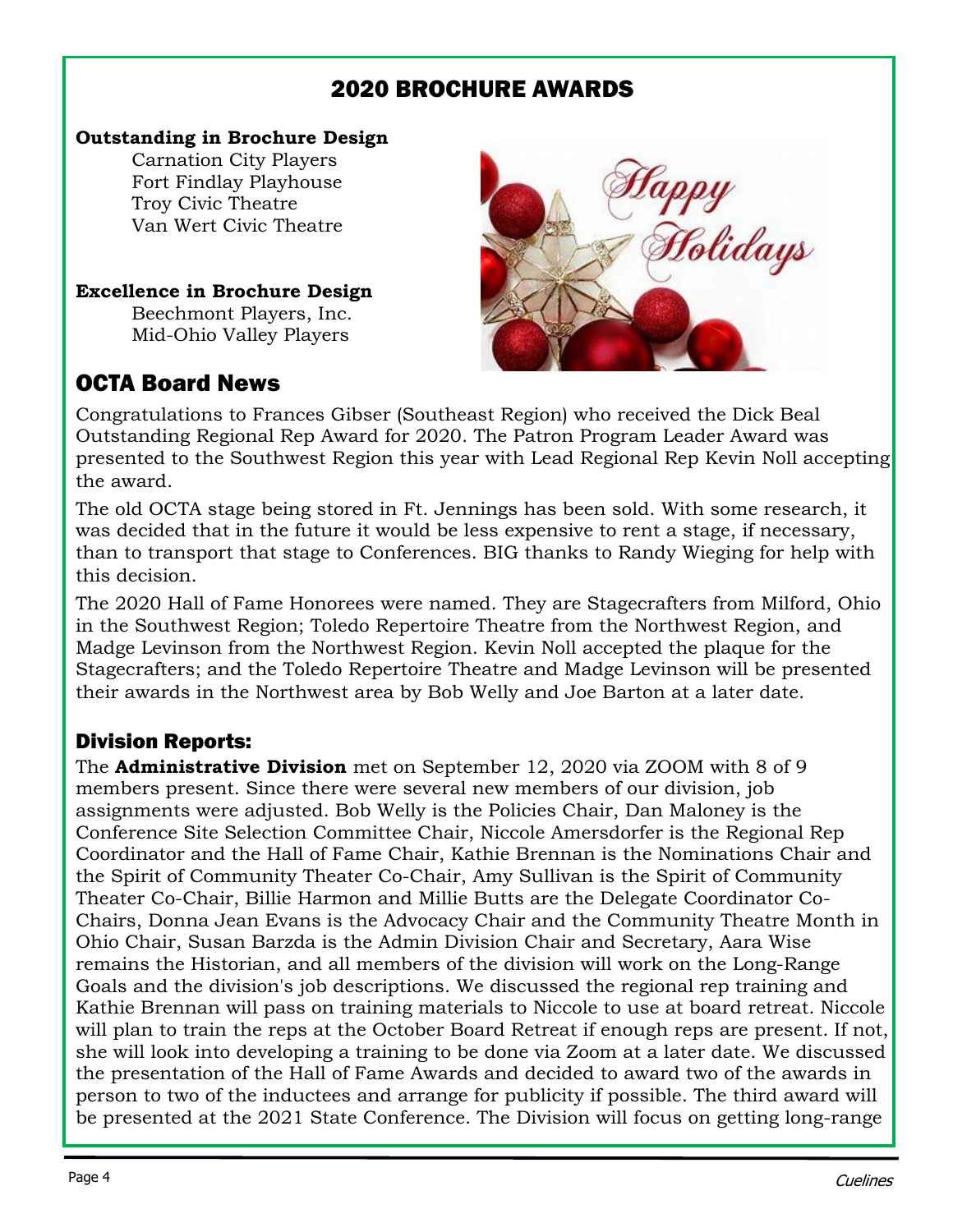goals up-to-date this year. Assignments were reviewed briefly by members in the division. —*Susan Barzda, Admin Division Chair and Secretary*

**MM/PR**: Our division will be helping Aara with Conference next Labor Day along with the Script Library and Website. Conference registration - Janis, Frances and Christy R. will be in conversation with Aara concerning how to get registration done at state conference. They will also handle scheduling the rest of us for shifts at the table when the time comes.

Friday night shenanigans - Christi T. will handle coordination with the Friday night festivities at state conference. For those who haven't experienced it - Friday night at state conference is a time to reunite with everyone and have a good time. Aara has said she's interested in a Midway theme, and people from each region will be responsible for a game and prizes. Think in terms of drunk Midway games.

Website - Carissa has agreed to be the social media watchdog. Thanks in advance for being the sounding board for all of us who get annoyed with bad grammar, bad punctuation, and bad spelling.

Script library - Christy R. is working with Aara to bring this resource up to current technology. It's exciting to think that something that was burdensome and slightly costly can evolve into something instant and free to the members.

Long range planning - we'll have an email conversation about this with the intent of having something to present to the membership at the January meeting. A separate email was sent to you on Friday which will serve as a starting spot for us. If you didn't get it please let me know.

Conference band - Please start listening to stuff and help me with a play list for the Sunday night party at conference. —*Mendell Hibbard, 2nd Vice-President*

## Regional Reports:

**East Region**: Christy sent a survey to theatres in the East Region. She received 5 responses from the 7 theatres indicating they planned to renew their memberships. One theatre will not renew due to funding problems of the theatre. Theatres want advice on dealing with the pandemic. Two theatres have shows in rehearsal. -*Christy Rahrig, East Regional Rep*

**North:** The delegates were emailed an inquiry about holding a meeting; no one responded. Later, by email, the delegates were given three options: Maintain the three current Regional Reps – Donna Jean Evans, Jason Chandler, and Deb Wentz; keep the current three and add more Regional Reps; or replace the current Regional Reps. The three current Regional Reps were retained by a majority vote. There were 7 votes for retaining the current reps. Three theatres did not respond. There is nothing additional to report. —*Deb Wentz, Regional Rep*

**Northeast Region**: The Regional Reps all plan to continue and plan to all be at the board retreat. They met on August 12, 2020. Hudson and Stow theatres remain down for the season. -*Dawna Kornick, board member reporting for Northeast Regional Reps*  **Northwest Region:** Four of the Northwest Regional Reps will continue. They are Inge Klopping, Jeffrey Albright, Brittany Kupresanin, and Rebecca Schmidt. They are trying to get a few more reps. -*Inge Klopping, Northwest Regional Rep*